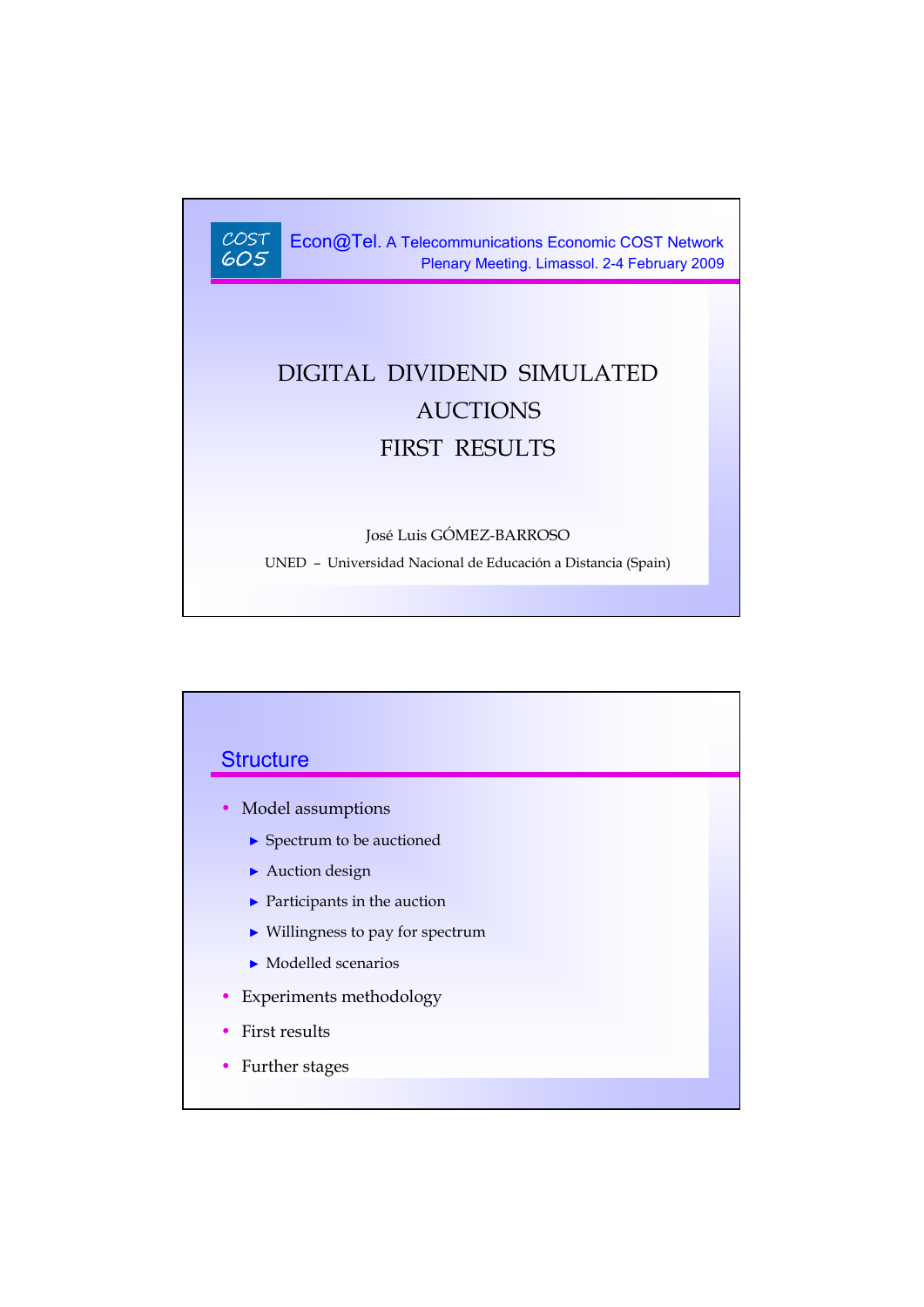

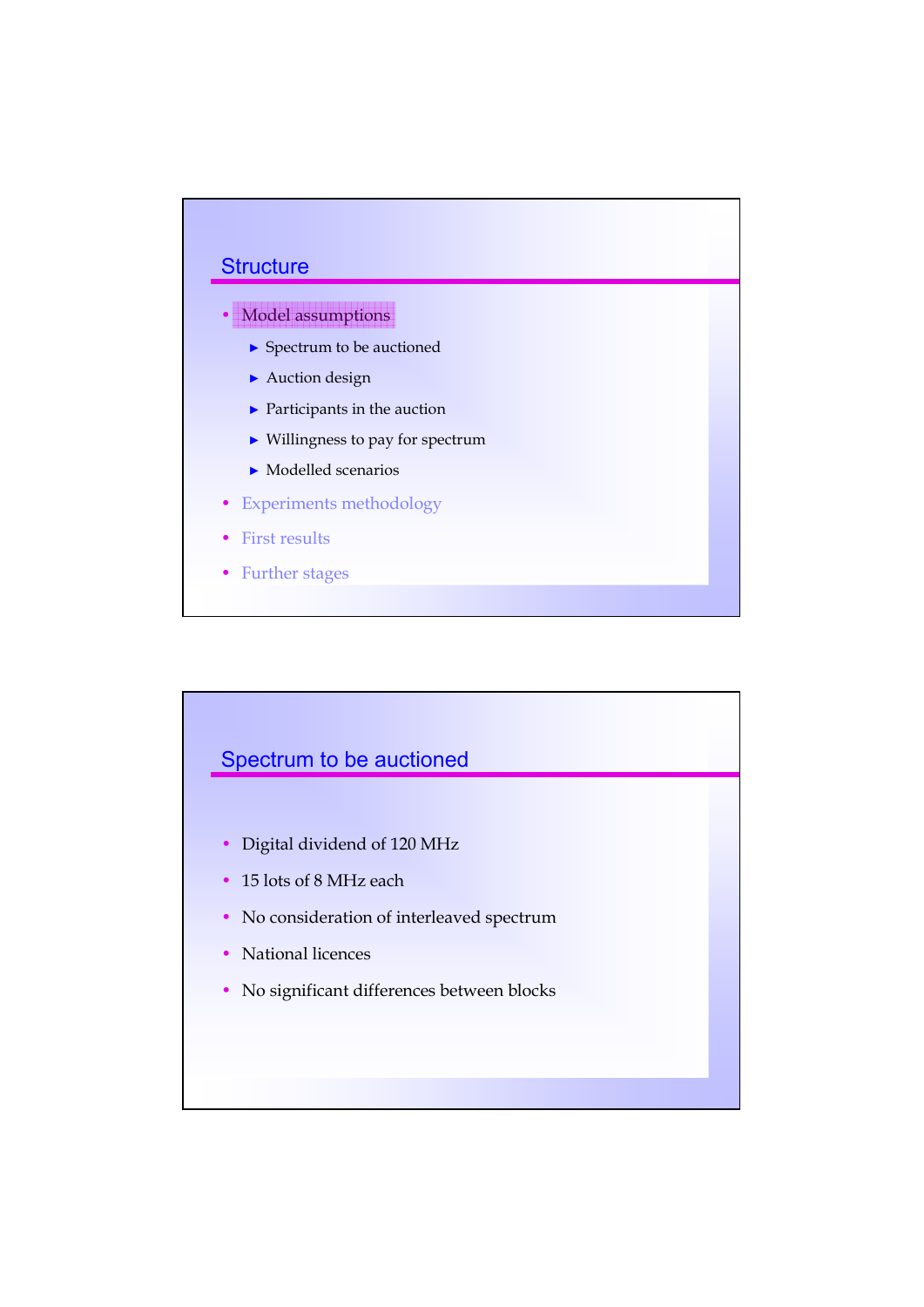

- Open auction (bidders can see each others bids) Sealed bid auction (each bid is secret)
- Sequential auction (bidders bid for one lot after another) Simultaneous auction (bids for all lots at the same time)
	- SMR, Simultaneous Multiple-Round Auction
	- One single round
- Individual bidding (bids for individual items) Combinatorial or package bidding (bids for combinations of items)
- Generic lots ("substitute goods")
- First-price auction (PWYB, pay what you bid)

|                |                                                   | Participants in the auction                                                                                                                                                                          |                                   |                       |  |  |  |  |  |
|----------------|---------------------------------------------------|------------------------------------------------------------------------------------------------------------------------------------------------------------------------------------------------------|-----------------------------------|-----------------------|--|--|--|--|--|
|                | <b>Bidder</b>                                     | <b>Market target</b>                                                                                                                                                                                 | <b>Expectations /</b><br>Interest | <b>Number of lots</b> |  |  |  |  |  |
| 1              |                                                   | DTT - SD                                                                                                                                                                                             | Medium<br>$3 - 12$                |                       |  |  |  |  |  |
| $\overline{2}$ | <b>TV BROADCASTER</b>                             | DTT - HD                                                                                                                                                                                             | Medium                            | $3 - 15$              |  |  |  |  |  |
| 3              |                                                   | DTT - SD / DTT - HD<br>Limited / Limited<br>$3 - 15$                                                                                                                                                 |                                   |                       |  |  |  |  |  |
| $\overline{4}$ |                                                   | DTT - SD / MobTV                                                                                                                                                                                     | Limited / Medium                  | $1 - 15$              |  |  |  |  |  |
| 5              |                                                   | Voice+Data (900)                                                                                                                                                                                     | Limited                           | $1 - 8$               |  |  |  |  |  |
| 6              | <b>MOBILE OPERATOR</b>                            | Voice+Data (900) / MobTV<br>Limited / Medium<br>$1 - 14$                                                                                                                                             |                                   |                       |  |  |  |  |  |
| $\overline{7}$ |                                                   | Voice+Data (no 900) / MobTV<br>$1 - 14$<br>High / Limited                                                                                                                                            |                                   |                       |  |  |  |  |  |
| 8              |                                                   | Voice+Data (no 900) / Data                                                                                                                                                                           | High / Limited                    | $1 - 15$              |  |  |  |  |  |
| 9              |                                                   | DTT - SD                                                                                                                                                                                             | High                              | $3 - 12$              |  |  |  |  |  |
| 10             |                                                   | DTT - HD                                                                                                                                                                                             | High                              | $3 - 15$              |  |  |  |  |  |
| 11             |                                                   | Voice+Data (no 900)                                                                                                                                                                                  | High                              | $1 - 8$               |  |  |  |  |  |
| 12             | <b>NEW ENTRANT</b>                                | Data                                                                                                                                                                                                 | Medium                            | $1 - 8$               |  |  |  |  |  |
| 13             |                                                   | Data                                                                                                                                                                                                 | High                              | $1 - 8$               |  |  |  |  |  |
| 14             |                                                   | MobTV                                                                                                                                                                                                | Limited                           | $1 - 6$               |  |  |  |  |  |
| 15             |                                                   | MobTV                                                                                                                                                                                                | High                              | $1 - 6$               |  |  |  |  |  |
|                | DTT - SD<br>DTT - HD<br>MobTV<br>Voice+Data (900) | Digital terrestrial television (standard definition)<br>Digital terrestrial television (high definition)<br>Mobile television<br>Mobile communications (having already spectrum in the 900 MHz band) |                                   |                       |  |  |  |  |  |
|                | Voice+Data (no 900)<br>Data                       | Mobile communications (not having spectrum in the 900 MHz band)<br>Mobile broadband (specialist "data only" product)                                                                                 |                                   |                       |  |  |  |  |  |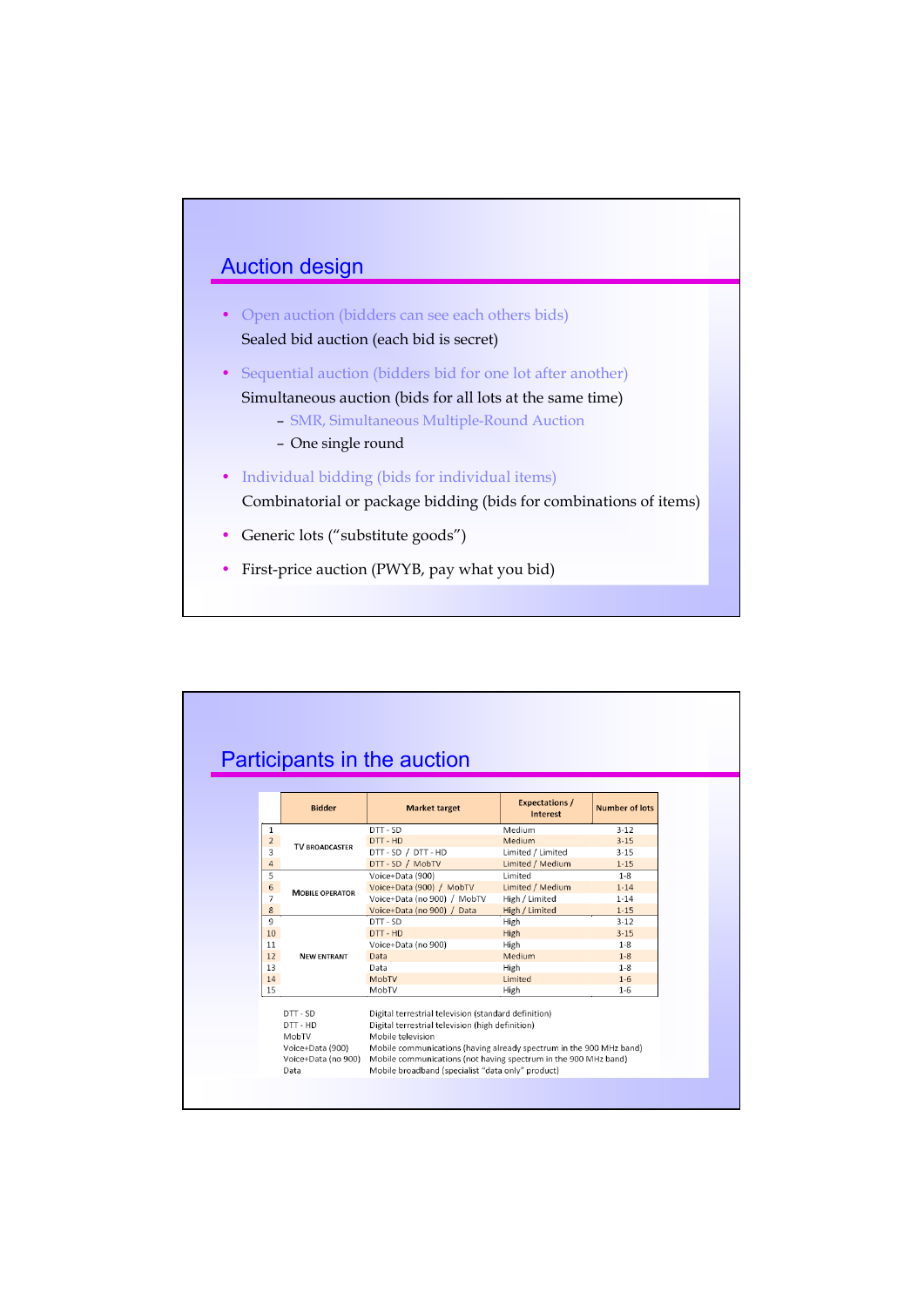

|                              |                              |     | Willingness to pay for spectrum: an example |
|------------------------------|------------------------------|-----|---------------------------------------------|
|                              |                              |     |                                             |
|                              |                              |     |                                             |
|                              |                              |     |                                             |
|                              | <b>MOBILE (DATA CENTRIC)</b> |     |                                             |
|                              | Low value scenario           |     | High value scenario                         |
| Ofcom data                   | 1                            |     | 2,5                                         |
| €/pound change               | 0.7413                       |     | 0,7413                                      |
| Producer/consumer sharing    | 0,5                          |     | 0,5                                         |
| Number of agents             | $\overline{2}$               |     | $\mathcal{P}$                               |
| Spectrum acquired            | <b>24 MHz</b>                |     | 24 MHz                                      |
| Other variables in the model | Dominants                    |     | Entrants                                    |
|                              | Moderated demand             |     | High demand                                 |
|                              | Minimum                      |     | Maximum                                     |
| Adapted value(M€)            | 185                          |     | 463                                         |
| Limited interest             | 185                          | 255 | 324                                         |
| Medium interest              | 255                          | 324 | 394                                         |
| High interest                | 324                          | 394 | 463                                         |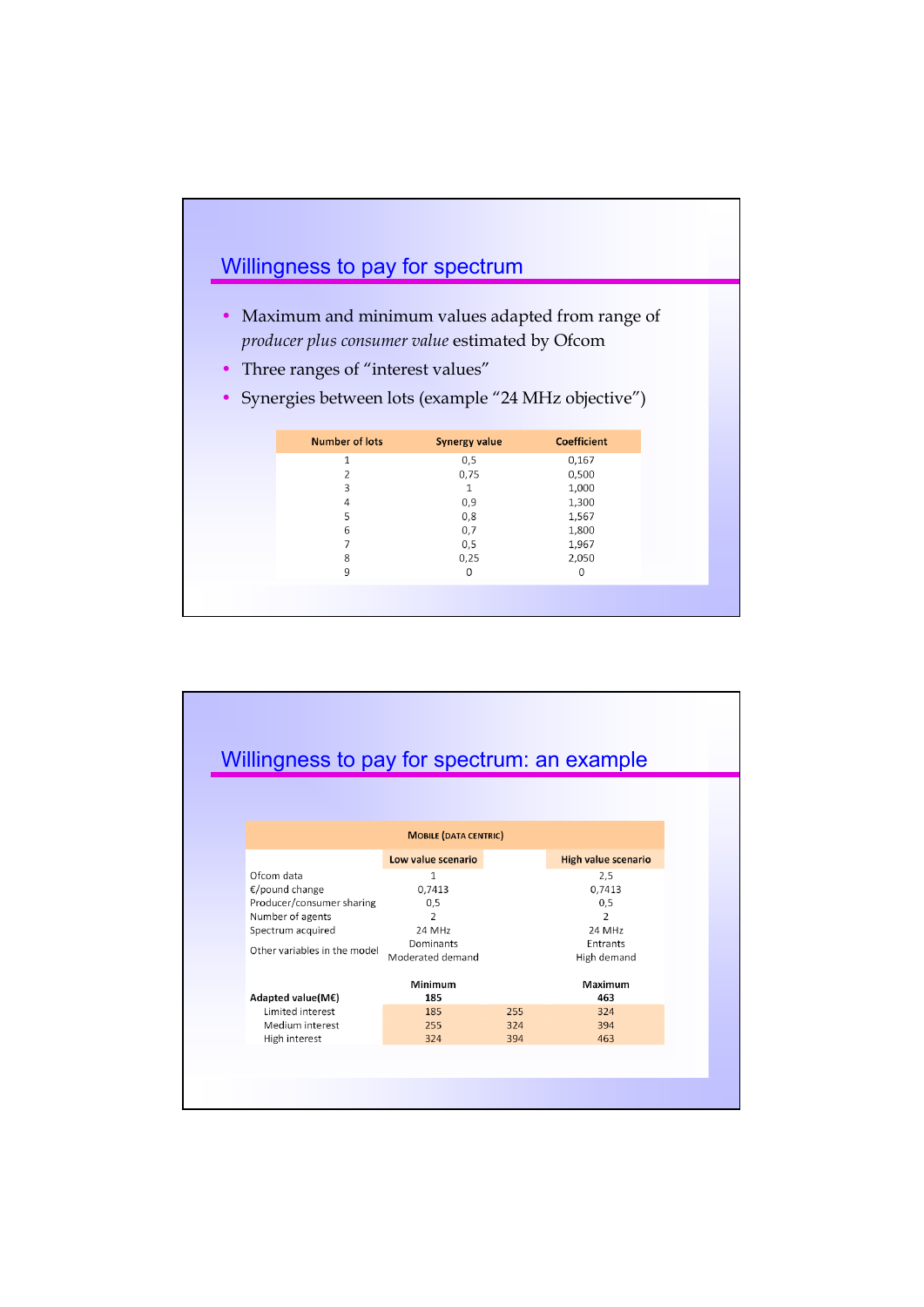

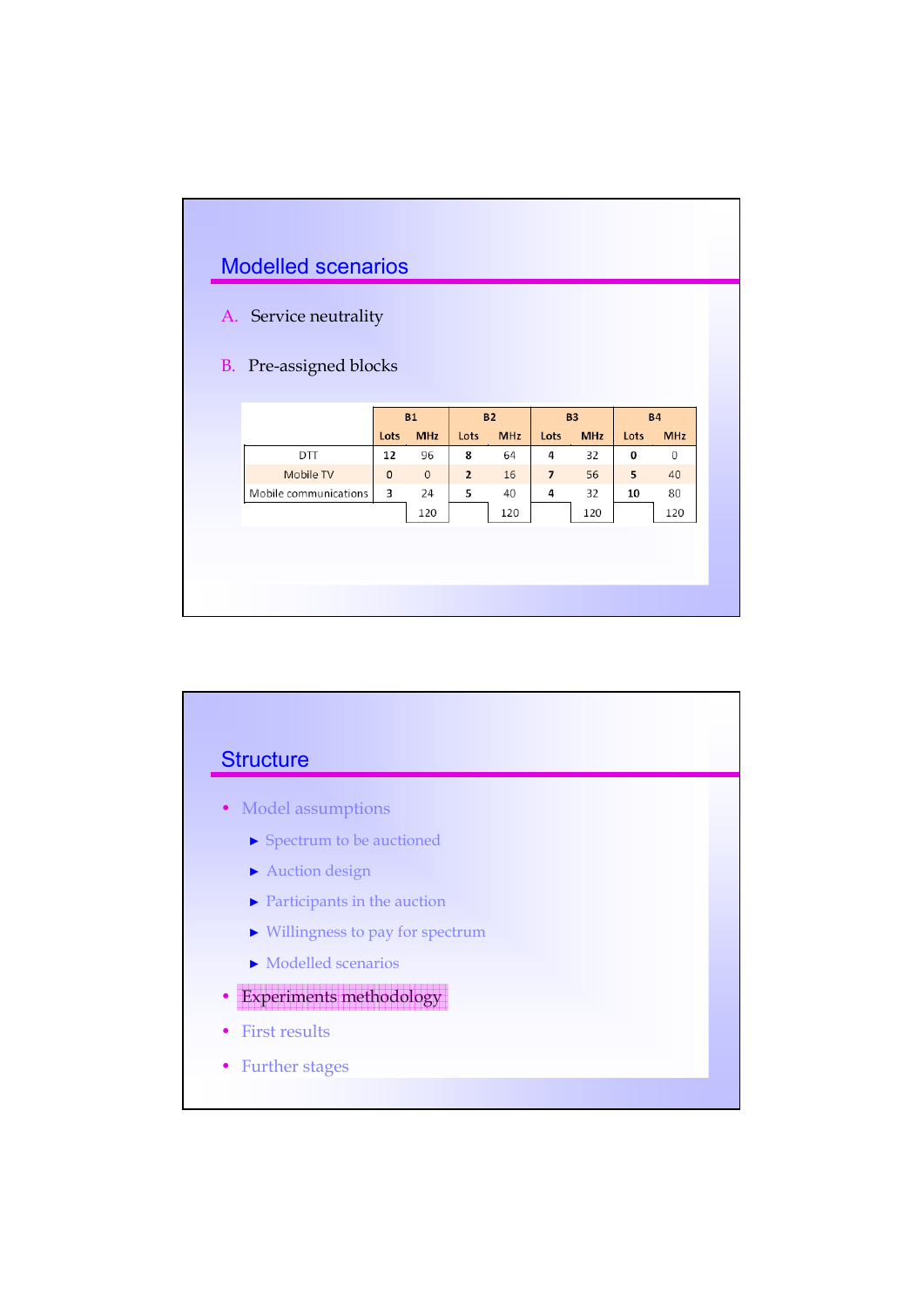### **Methodology**

- An efficient simulator for combinatorial first-price sealed bid auctions has been developed
- The auctioneer determines the combination of feasible bids that maximizes revenues, i.e., solves the Winner Determination Problem (WDP)
	- ► To work out the WDP a heuristic search algorithm has been implemented. The selected algorithm is an A\* based on a branch on bids (BOB) with an efficient heuristic formulation based on price
- All the scenarios will be run 100 times in a dual Intel QuadCore® processor machine with 8Gb of RAM memory
	- ► All the bidders' valuations change in each execution following a Gaussian distribution between spectrum valuation limits

### **Structure**

- Model assumptions
	- ► Spectrum to be auctioned
	- ► Auction design
	- ► Participants in the auction
	- ► Willingness to pay for spectrum
	- ► Modelled scenarios
- Experiments methodology
- First results
- Further stages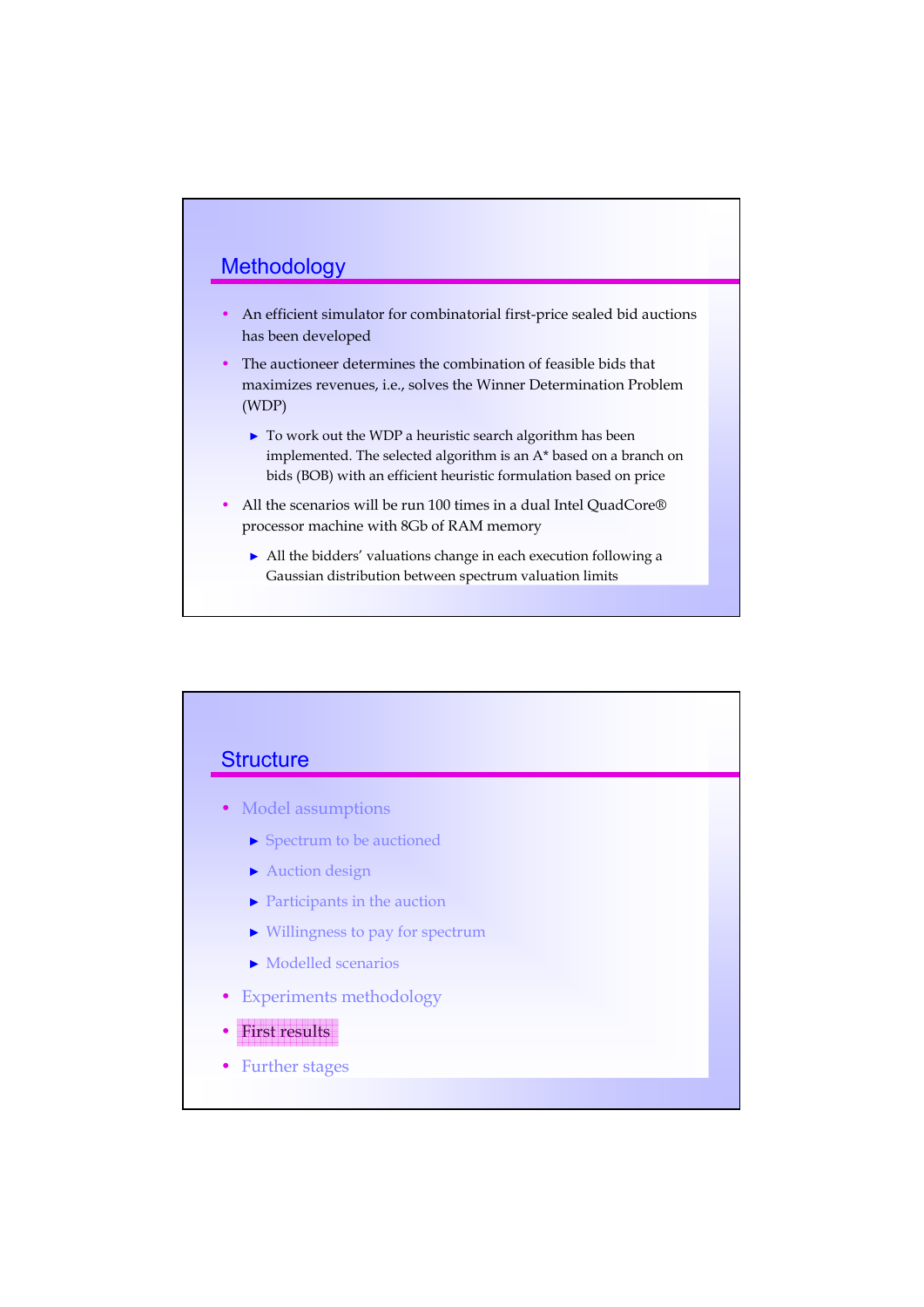|                           |                  |              | First results (I)            |                 |              |         |                |               |         |              |         |
|---------------------------|------------------|--------------|------------------------------|-----------------|--------------|---------|----------------|---------------|---------|--------------|---------|
|                           |                  |              |                              |                 |              |         |                |               |         |              |         |
|                           |                  |              |                              |                 |              |         |                |               |         |              |         |
|                           |                  |              | Seller's income average (M€) |                 |              |         |                |               |         |              |         |
|                           |                  | DTT          |                              |                 | Mobile TV    |         |                | <b>Mobile</b> |         | <b>TOTAL</b> |         |
|                           | Lots             | <b>Total</b> | Per lot                      | Lots            | <b>Total</b> | Per lot | Lots           | Total         | Per lot | <b>Total</b> | Per lot |
| $\boldsymbol{\mathsf{A}}$ |                  |              |                              |                 |              |         |                |               |         | 1927.6       | 128.5   |
| <b>B1</b>                 | 12               | 832.0        | 69.3                         | $\mathbf{0}$    |              |         | $\overline{3}$ | 288.9         | 96.3    | 1120.9       | 74.7    |
| <b>B2</b>                 | 8                | 573.8        | 71.7                         | $\overline{2}$  | 283.9        | 141.9   | 5              | 491.4         | 98.3    | 1349.1       | 89.9    |
| <b>B3</b>                 | $\overline{4}$   | 158.9        | 39.7                         | $7\overline{ }$ | 1006.0       | 143.7   | 4              | 404.0         | 101.0   | 1568.9       | 104.6   |
| <b>B4</b>                 | $\boldsymbol{0}$ |              |                              | 5               | 776.3        | 155.3   | 10             | 914.0         | 91.4    | 1690.3       | 112.7   |
|                           |                  |              |                              |                 |              |         |                |               |         |              |         |
|                           |                  |              |                              |                 |              |         |                |               |         |              |         |
|                           |                  |              |                              |                 |              |         |                |               |         |              |         |
|                           |                  |              |                              |                 |              |         |                |               |         |              |         |
|                           |                  |              |                              |                 |              |         |                |               |         |              |         |

| First results (Scenario A) |                                         |               |                |                     |                     |                |                     |                     |           |                        |                |                     |            |            |                |
|----------------------------|-----------------------------------------|---------------|----------------|---------------------|---------------------|----------------|---------------------|---------------------|-----------|------------------------|----------------|---------------------|------------|------------|----------------|
|                            |                                         |               |                |                     |                     |                |                     |                     |           |                        |                |                     |            |            |                |
|                            |                                         |               |                |                     |                     |                |                     |                     |           |                        |                |                     |            |            |                |
|                            |                                         |               |                |                     |                     |                |                     |                     |           |                        |                |                     |            |            |                |
|                            |                                         |               |                |                     |                     |                |                     |                     |           |                        |                |                     |            |            |                |
|                            |                                         |               |                |                     |                     |                |                     |                     |           |                        |                |                     |            |            |                |
|                            |                                         |               |                |                     |                     |                | <b>Scenario A</b>   |                     |           |                        |                |                     |            |            |                |
|                            | Frequency of lots earned by each bidder |               |                |                     |                     |                |                     |                     |           |                        |                |                     |            |            |                |
|                            |                                         |               |                |                     |                     |                |                     |                     |           |                        |                |                     |            |            |                |
|                            | <b>B1</b>                               | <b>B2</b>     | B <sub>3</sub> | <b>B4</b>           | <b>B5</b>           | <b>B6</b>      | <b>B7</b>           | <b>B8</b>           | <b>B9</b> | <b>B10</b>             | <b>B11</b>     | <b>B12</b>          | <b>B13</b> | <b>B14</b> | <b>B15</b>     |
| $\mathbf{o}$               | 100                                     | 99            | 100            | 32                  | 100                 | 20             | 52                  | 74                  | 100       | 93                     | 76             | 76                  | 47         | 55         | 13             |
| $\mathbf{1}$               | 0                                       | 0             | 0              | $\mathbf{1}$        | 0                   | 1              | $\mathbf 1$         | 5                   | 0         | $\circ$                | $\overline{2}$ | $\circ$             | 0          | 4          | $\circ$        |
| $\overline{2}$             | 0                                       | $\circ$       | 0              | 15                  | 0                   | 25             | 21                  | 10                  | 0         | 0                      | 16             | $\Omega$            | 0          | 27         | 13             |
| $\overline{3}$             | 0                                       | $\Omega$      | 0              | 27                  | 0                   | 30             | 12                  | 5                   | 0         | $\Omega$               | 6              | 12                  | 25         | 9          | 20             |
| 4                          | 0                                       | 0             | 0              | 21                  | 0                   | 19             | 6                   | 0                   | 0         | 0                      | 0              | 8                   | 18         | 4          | 37             |
| 5                          | $\mathbf 0$                             | 0             | $\circ$        | $\overline{4}$      | $\circ$             | $\overline{3}$ | 6                   | 6                   | $\circ$   | $\circ$                | $\circ$        | 3                   | 4          | 1          | 15             |
| 6                          | 0                                       | $\circ$       | 0              | $\circ$             | 0                   | $\overline{2}$ | $\overline{2}$      | $\circ$             | 0         | 6                      | 0              | $\mathbf{1}$        | 3          | 0          | $\overline{2}$ |
| $\overline{7}$             | 0<br>0                                  | 1<br>$\Omega$ | 0<br>0         | $\circ$<br>$\Omega$ | $\circ$<br>$\Omega$ | $\circ$<br>0   | $\circ$<br>$\Omega$ | $\circ$<br>$\Omega$ | 0<br>0    | $\circ$<br>$\mathbf 1$ | 0<br>0         | $\circ$<br>$\Omega$ | 3<br>0     | 0<br>0     | 0<br>$\Omega$  |
|                            |                                         |               | 100            | 100                 | 100                 | 100            | 100                 | 100                 | 100       | 100                    | 100            | 100                 | 100        | 100        | 100            |
| 8                          |                                         |               |                |                     |                     |                |                     |                     |           |                        |                |                     |            |            |                |
|                            | 100                                     | 100           |                |                     |                     |                |                     |                     |           |                        |                |                     |            |            |                |
|                            |                                         |               |                |                     |                     |                |                     |                     |           |                        |                |                     |            |            |                |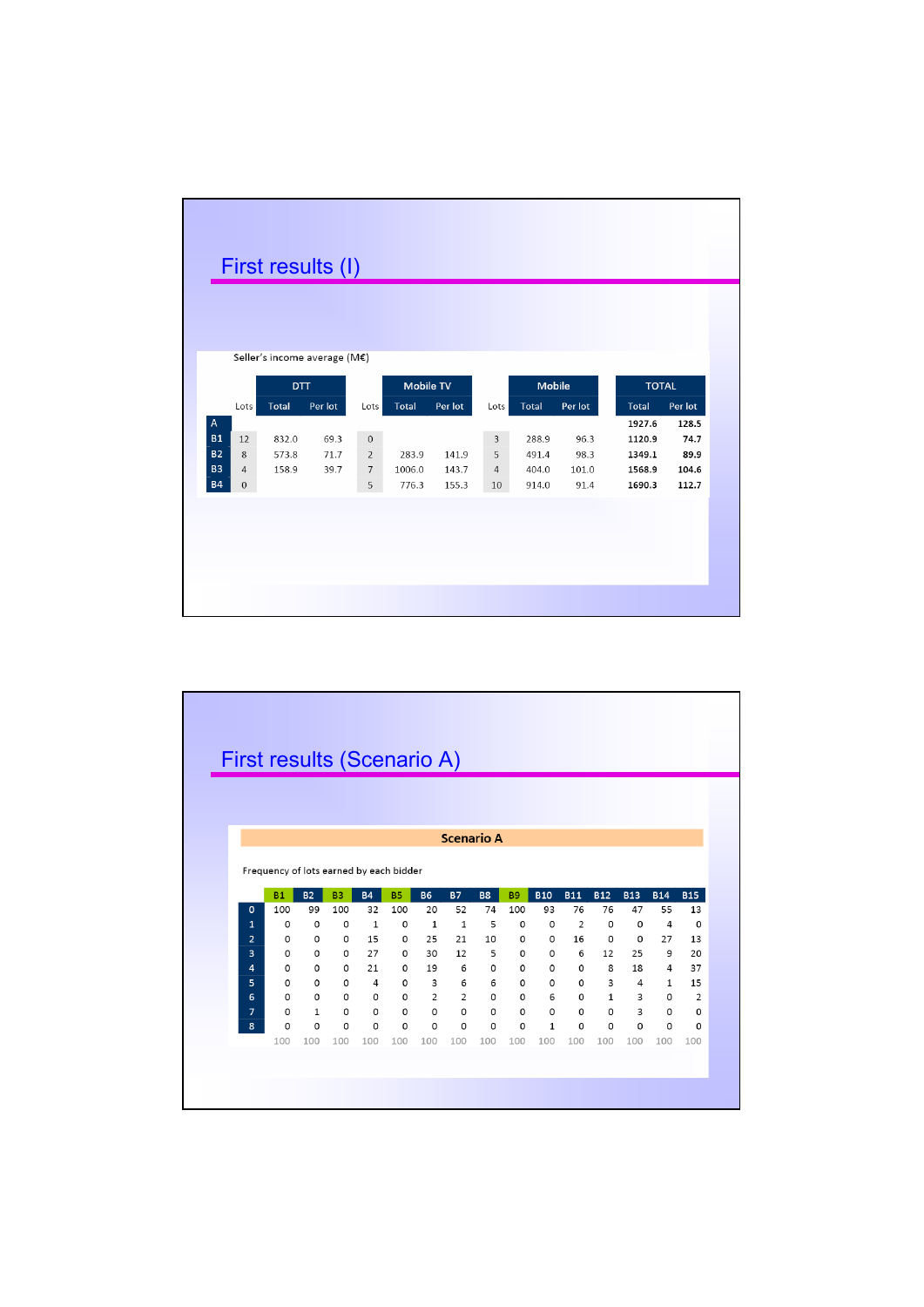|                | First results (Scenario A)              |              |                |              |           |                |                |                   |           |              |            |              |            |              |            |
|----------------|-----------------------------------------|--------------|----------------|--------------|-----------|----------------|----------------|-------------------|-----------|--------------|------------|--------------|------------|--------------|------------|
|                |                                         |              |                |              |           |                |                |                   |           |              |            |              |            |              |            |
|                |                                         |              |                |              |           |                |                |                   |           |              |            |              |            |              |            |
|                |                                         |              |                |              |           |                |                | <b>Scenario A</b> |           |              |            |              |            |              |            |
|                |                                         |              |                |              |           |                |                |                   |           |              |            |              |            |              |            |
|                | Frequency of lots earned by each bidder |              |                |              |           |                |                |                   |           |              |            |              |            |              |            |
|                | <b>B1</b>                               | <b>B2</b>    | B <sub>3</sub> | <b>B4</b>    | <b>B5</b> | <b>B6</b>      | <b>B7</b>      | <b>B8</b>         | <b>B9</b> | <b>B10</b>   | <b>B11</b> | <b>B12</b>   | <b>B13</b> | <b>B14</b>   | <b>B15</b> |
| $\mathbf{0}$   | 100                                     | 99           | 100            | 32           | 100       | 20             | 52             | 74                | 100       | 93           | 76         | 76           | 47         | 55           | 13         |
| $\mathbf{1}$   | 0                                       | $\circ$      | $\circ$        | $\mathbf{1}$ | $\circ$   | $\mathbf{1}$   | $\mathbf{1}$   | 5                 | $\Omega$  | $\circ$      | 2          | 0            | 0          | 4            | $\circ$    |
| $\overline{2}$ | 0                                       | $\circ$      | $\circ$        | 15           | $\circ$   | 25             | 21             | 10                | $\circ$   | $\circ$      | 16         | 0            | $\circ$    | 27           | 13         |
| $\overline{3}$ | 0                                       | $\Omega$     | 0              | 27           | 0         | 30             | 12             | 5                 | $\Omega$  | $\Omega$     | 6          | 12           | 25         | 9            | 20         |
| 4              | 0                                       | $\Omega$     | $\Omega$       | 21           | $\Omega$  | 19             | 6              | $\Omega$          | $\Omega$  | $\circ$      | $\Omega$   | 8            | 18         | 4            | 37         |
|                | 0                                       | 0            | $\Omega$       | 4            | 0         | 3              | 6              | 6                 | $\Omega$  | $\circ$      | 0          | 3            | 4          | $\mathbf{1}$ | 15         |
| 5              |                                         | $\Omega$     | 0              | $\Omega$     | 0         | $\overline{2}$ | $\overline{2}$ | $\Omega$          | 0         | 6            | 0          | $\mathbf{1}$ | 3          | 0            | 2          |
| 6              | 0                                       |              |                | $\circ$      | $\circ$   | $\circ$        | 0              | $\circ$           | $\circ$   | $\circ$      | 0          | 0            | 3          | 0            | 0          |
| $\overline{7}$ | 0                                       | $\mathbf{1}$ | $\circ$        |              |           | $\Omega$       | 0              | $\Omega$          | $\Omega$  | $\mathbf{1}$ | 0          | $\Omega$     | 0          | 0            | $\Omega$   |
| 8              | 0                                       | 0            | 0              | 0            | 0         |                |                |                   |           |              |            |              |            |              |            |
|                | 100                                     | 100          | 100            | 100          | 100       | 100            | 100            | 100               | 100       | 100          | 100        | 100          | 100        | 100          | 100        |
|                |                                         |              |                |              |           |                |                |                   |           |              |            |              |            |              |            |

| First results (Scenario A)<br>Bids paid by bidders (considering only successful bids)<br><b>B13</b><br><b>B2</b><br><b>B4</b><br><b>B6</b><br><b>B7</b><br><b>B8</b><br><b>B10</b><br><b>B11</b><br><b>B12</b><br><b>B14</b><br>Mean<br>548.7<br>419.5<br>258.0<br>202.3<br>389.1<br>447.3<br>447.9<br>336.4<br>593.9<br>244.9<br>Stand. Dev.<br>62.5<br>155.8<br>152.1<br>152.4<br>152.9<br>71.9<br>103.2<br>143.2<br>101.2<br><b>Max</b><br>548.7<br>736.5<br>784.5<br>510.3<br>748.4<br>311.1<br>636.6<br>796.5<br>689.4<br>466.7<br><b>Min</b><br>548.7<br>67.1<br>63.8<br>74.2<br>51.7<br>517.4<br>44.5<br>211.5<br>262.5<br>57.6<br>Price paid per lot<br><b>B13</b><br><b>B4</b><br><b>B6</b><br><b>B7</b><br><b>B8</b><br><b>B10</b><br><b>B11</b><br><b>B12</b><br><b>B14</b><br><b>B2</b><br>Mean<br>139.2<br>137.0<br>109.8<br>91.5<br>92.2<br>104.5<br>114.8<br>78.4<br>94.5<br>101.9<br>Stand. Dev.<br>25.3<br>30.1<br>28.1<br>14.2<br>29.1<br>3.9<br>10.3<br>31.1<br>18.1<br>185.6<br>Max<br>78.4<br>191.7<br>136.7<br>107.2<br>97.3<br>109.8<br>117.5<br>136.5<br>135.1<br>Min<br>67.1<br>51.7<br>44.5<br>70.5<br>87.5<br>78.4<br>63.8<br>74.2<br>86.2<br>57.6 |  |  |  |  |  |            |
|-------------------------------------------------------------------------------------------------------------------------------------------------------------------------------------------------------------------------------------------------------------------------------------------------------------------------------------------------------------------------------------------------------------------------------------------------------------------------------------------------------------------------------------------------------------------------------------------------------------------------------------------------------------------------------------------------------------------------------------------------------------------------------------------------------------------------------------------------------------------------------------------------------------------------------------------------------------------------------------------------------------------------------------------------------------------------------------------------------------------------------------------------------------------------------|--|--|--|--|--|------------|
|                                                                                                                                                                                                                                                                                                                                                                                                                                                                                                                                                                                                                                                                                                                                                                                                                                                                                                                                                                                                                                                                                                                                                                               |  |  |  |  |  |            |
|                                                                                                                                                                                                                                                                                                                                                                                                                                                                                                                                                                                                                                                                                                                                                                                                                                                                                                                                                                                                                                                                                                                                                                               |  |  |  |  |  |            |
|                                                                                                                                                                                                                                                                                                                                                                                                                                                                                                                                                                                                                                                                                                                                                                                                                                                                                                                                                                                                                                                                                                                                                                               |  |  |  |  |  |            |
|                                                                                                                                                                                                                                                                                                                                                                                                                                                                                                                                                                                                                                                                                                                                                                                                                                                                                                                                                                                                                                                                                                                                                                               |  |  |  |  |  |            |
|                                                                                                                                                                                                                                                                                                                                                                                                                                                                                                                                                                                                                                                                                                                                                                                                                                                                                                                                                                                                                                                                                                                                                                               |  |  |  |  |  |            |
|                                                                                                                                                                                                                                                                                                                                                                                                                                                                                                                                                                                                                                                                                                                                                                                                                                                                                                                                                                                                                                                                                                                                                                               |  |  |  |  |  | <b>B15</b> |
|                                                                                                                                                                                                                                                                                                                                                                                                                                                                                                                                                                                                                                                                                                                                                                                                                                                                                                                                                                                                                                                                                                                                                                               |  |  |  |  |  | 600.7      |
|                                                                                                                                                                                                                                                                                                                                                                                                                                                                                                                                                                                                                                                                                                                                                                                                                                                                                                                                                                                                                                                                                                                                                                               |  |  |  |  |  | 226.1      |
|                                                                                                                                                                                                                                                                                                                                                                                                                                                                                                                                                                                                                                                                                                                                                                                                                                                                                                                                                                                                                                                                                                                                                                               |  |  |  |  |  | 949.8      |
|                                                                                                                                                                                                                                                                                                                                                                                                                                                                                                                                                                                                                                                                                                                                                                                                                                                                                                                                                                                                                                                                                                                                                                               |  |  |  |  |  | 206.1      |
|                                                                                                                                                                                                                                                                                                                                                                                                                                                                                                                                                                                                                                                                                                                                                                                                                                                                                                                                                                                                                                                                                                                                                                               |  |  |  |  |  |            |
|                                                                                                                                                                                                                                                                                                                                                                                                                                                                                                                                                                                                                                                                                                                                                                                                                                                                                                                                                                                                                                                                                                                                                                               |  |  |  |  |  |            |
|                                                                                                                                                                                                                                                                                                                                                                                                                                                                                                                                                                                                                                                                                                                                                                                                                                                                                                                                                                                                                                                                                                                                                                               |  |  |  |  |  | <b>B15</b> |
|                                                                                                                                                                                                                                                                                                                                                                                                                                                                                                                                                                                                                                                                                                                                                                                                                                                                                                                                                                                                                                                                                                                                                                               |  |  |  |  |  | 159.2      |
|                                                                                                                                                                                                                                                                                                                                                                                                                                                                                                                                                                                                                                                                                                                                                                                                                                                                                                                                                                                                                                                                                                                                                                               |  |  |  |  |  | 32.1       |
|                                                                                                                                                                                                                                                                                                                                                                                                                                                                                                                                                                                                                                                                                                                                                                                                                                                                                                                                                                                                                                                                                                                                                                               |  |  |  |  |  | 211.9      |
|                                                                                                                                                                                                                                                                                                                                                                                                                                                                                                                                                                                                                                                                                                                                                                                                                                                                                                                                                                                                                                                                                                                                                                               |  |  |  |  |  | 97.2       |
|                                                                                                                                                                                                                                                                                                                                                                                                                                                                                                                                                                                                                                                                                                                                                                                                                                                                                                                                                                                                                                                                                                                                                                               |  |  |  |  |  |            |
|                                                                                                                                                                                                                                                                                                                                                                                                                                                                                                                                                                                                                                                                                                                                                                                                                                                                                                                                                                                                                                                                                                                                                                               |  |  |  |  |  |            |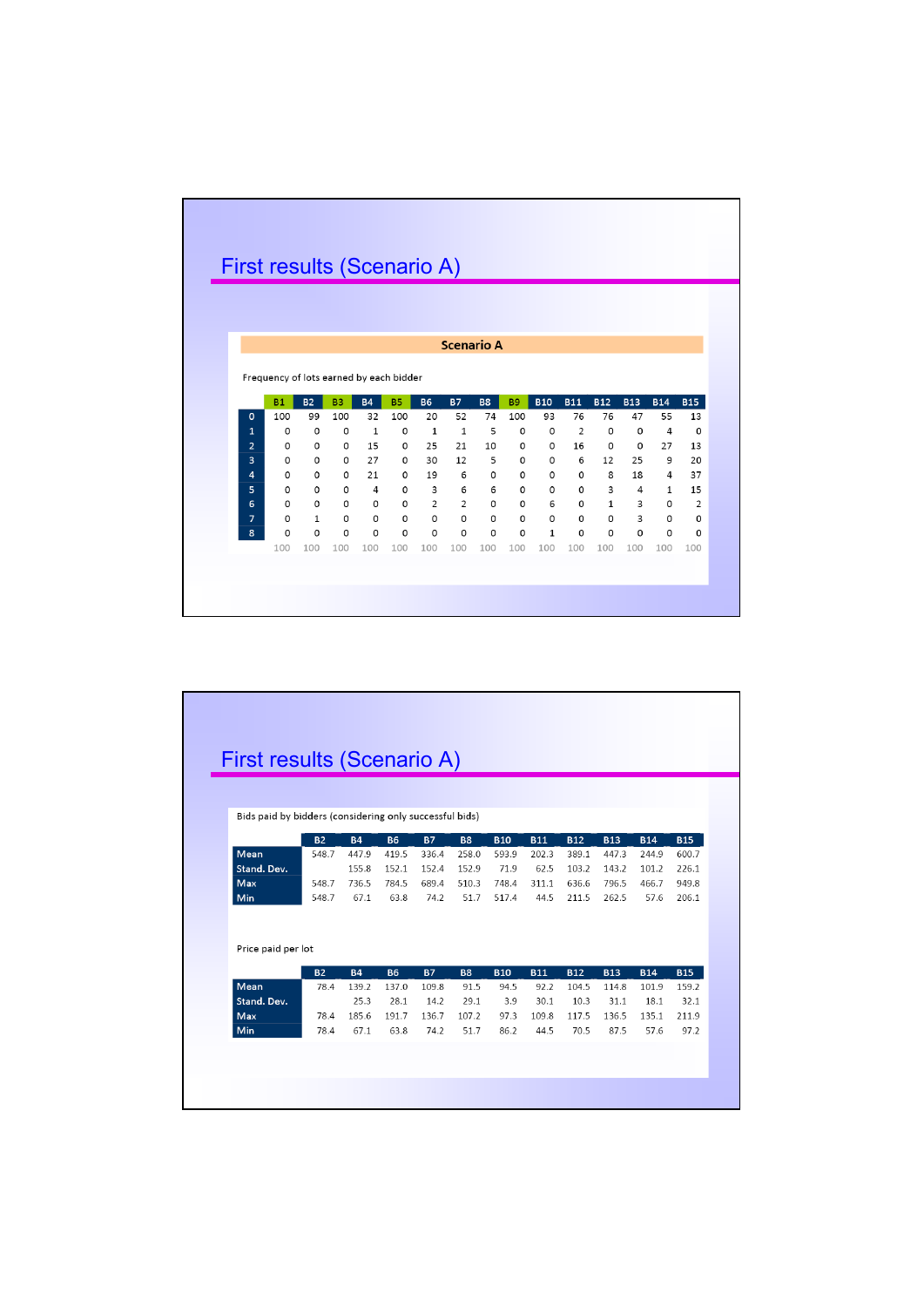